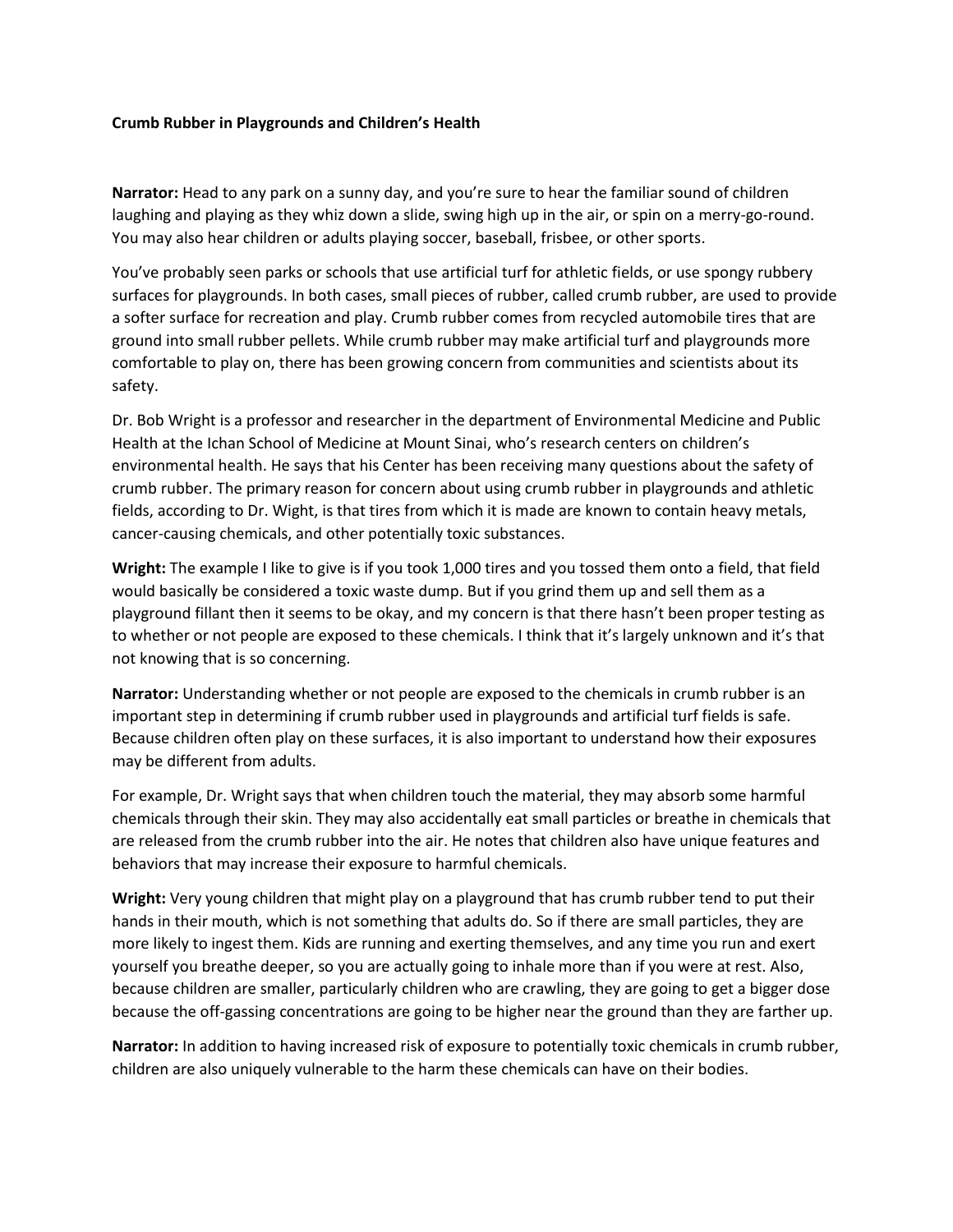Dr. Wright explains that childhood is an important window of development that can be susceptible to health problems that exposure to chemicals might cause, even if those exposures might not affect adults in the same way.

**Narrator:** Scientists and medical professionals have expressed concern about the use of crumb rubber in playgrounds and athletic fields because its safety hasn't been tested. Since there are no published studies characterizing human exposure to chemicals in crumb rubber under realistic playing conditions,  $1$ Dr. Wright emphasizes that this is important and challenging issue for children's health.

**Wright:** I'm not saying that I know that crumb rubber is toxic, but I'm concerned that we don't know that it is safe, and I think that the goal should be to make sure that playing fields that are being used by children are safe.

**Narrator:** Given these uncertainties and the unique vulnerabilities of children, scientists like Wright are working to understand how humans are exposed to crumb rubber and to study the safety of the material.

Dr. Homero Harari, an assistant professor in the Department of Environmental Medicine and Public Health at the Ichan School of Medicine at Mount Sinai, is the lead investigator on a study with Dr. Wright that is looking to better understand how people may be exposed to chemicals in crumb rubber.

**Harari:** Our study is trying to understand the different chemicals that are in crumb rubber, and is also trying to understand how players and users might be exposed to these chemicals. Our project was designed because of the lack of exposure information to different chemicals that are contained in crumb rubber. We want to understand inhalation exposure route as well as dermal route and ingestion. In addition, we are trying to address some concerns from the community in regards to the temperature of these fields, especially during summer or hot days.

**Narrator:** Dr. Harari says that community partners have played a large role in how his team is studying crumb rubber. By participating in meetings and listening to their concerns, Dr. Harari has been able to design experiments that create realistic exposure scenarios that aim to address the community's concerns.

**Harari:** Our project is ongoing but, what we have seen is that the material that contains crumb rubber can get really hot. We have found that on a summer day, sunny with an ambient temperature of 80 degrees, while the temperature of a playground with sand can be 93 degrees or the temperature of wood mulch would be 85 degrees, the surface temperature of a playground that contains crumb rubber can be easily over 160 degrees, which is very concerning because it can cause skin burns and because the temperature can drive the off-gassing of many chemicals from crumb rubber and also the adhesives that are used with crumb rubber in playgrounds.

 $\overline{a}$ 

<sup>&</sup>lt;sup>1</sup> See Mt. Sinai's <u>[Consumer Guide on Artificial Turf](http://icahn.mssm.edu/files/ISMMS/Assets/Departments/Environmental%20Medicine%20and%20Public%20Health/CEHC%20Position%20Statement%20on%20Recycled%20Rubber%20Turf%20Surfaces%20May%2010%202017.pdf)</u>